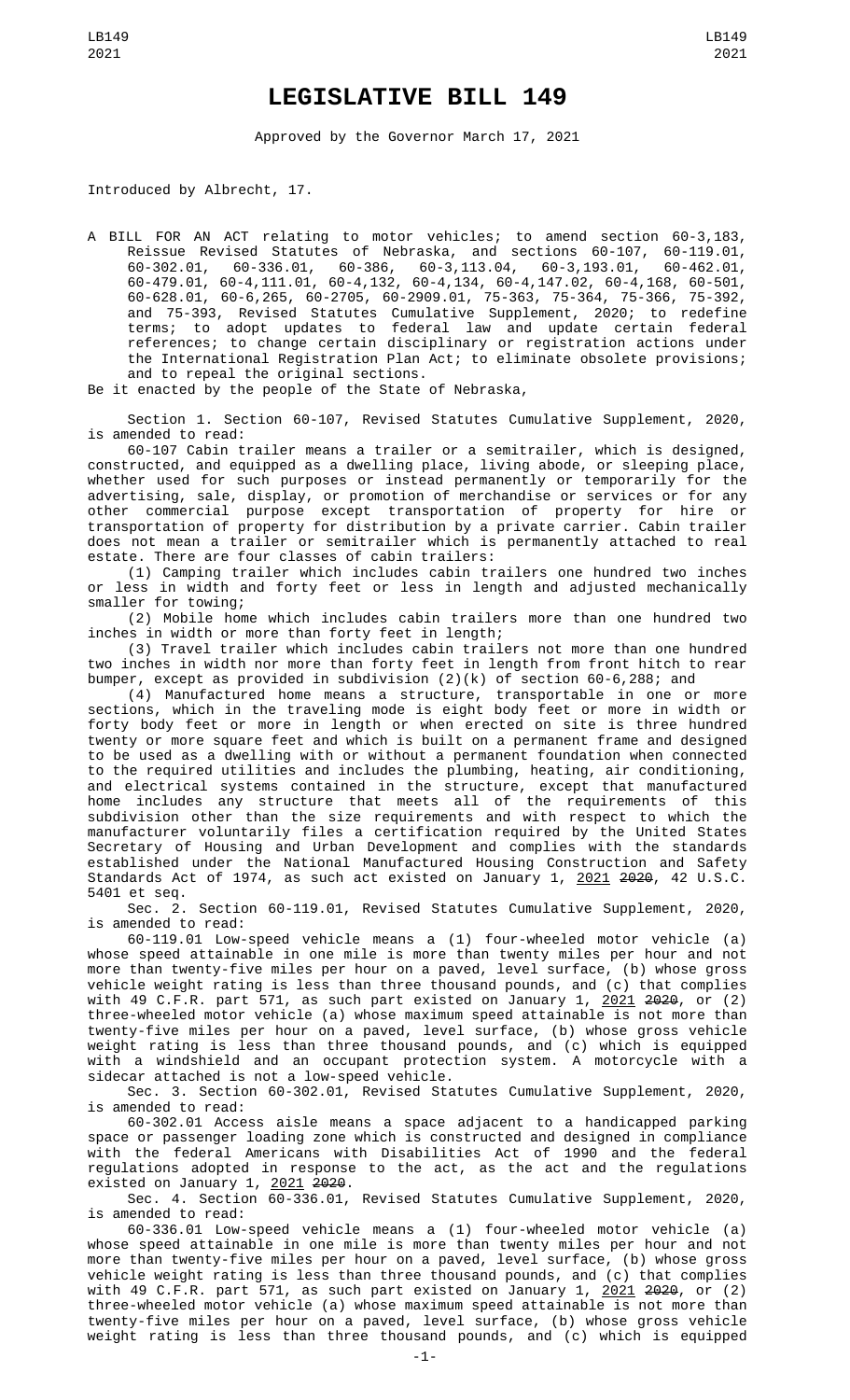with a windshield and an occupant protection system. A motorcycle with a sidecar attached is not a low-speed vehicle.

Sec. 5. Section 60-386, Revised Statutes Cumulative Supplement, 2020, is amended to read:

60-386 (1) Each new application shall contain, in addition to other information as may be required by the department, the name and residential and mailing address of the applicant and a description of the motor vehicle or trailer, including the color, the manufacturer, the identification number, the United States Department of Transportation number if required by 49 C.F.R. 390.5 <u>through</u> <del>to</del> 390.21, as such regulations existed on January 1, <u>2021</u> <del>2020</del>, and the weight of the motor vehicle or trailer required by the Motor Vehicle Registration Act. <u>For</u> <del>Beginning on the implementation date designated by the</del> director pursuant to subsection (4) of section 60-1508, for trailers which are not required to have a certificate of title under section 60-137 and which have no identification number, the assignment of an identification number shall be required and the identification number shall be issued by the county treasurer or department. With the application the applicant shall pay the proper registration fee and shall state whether the motor vehicle is propelled by alternative fuel and, if alternative fuel, the type of fuel. The application shall also contain a notification that bulk fuel purchasers may be subject to federal excise tax liability. The department shall include such notification in the notices required by section 60-3,186.

(2) This subsection applies beginning on an implementation date designated by the director. The director shall designate an implementation date which is <del>on or before January 1, 2021.</del> In addition to the information required under subsection (1) of this section, the application for registration shall contain (a)(i) the full legal name as defined in section 60-468.01 of each owner or (ii) the name of each owner as such name appears on the owner's motor vehicle operator's license or state identification card and (b)(i) the motor vehicle operator's license number or state identification card number of each owner, if applicable, and one or more of the identification elements as listed in section 60-484 of each owner, if applicable, and (ii) if any owner is a business entity, a nonprofit organization, an estate, a trust, or a church-controlled organization, its tax identification number.

Sec. 6. Section 60-3,113.04, Revised Statutes Cumulative Supplement, 2020, is amended to read:

60-3,113.04 (1) A handicapped or disabled parking permit shall be of a design, size, configuration, color, and construction and contain such information as specified in the regulations adopted by the United States Department of Transportation in 23 C.F.R. part 1235, UNIFORM SYSTEM FOR PARKING FOR PERSONS WITH DISABILITIES, as such regulations existed on January 1, 2021 2020.

(2) No handicapped or disabled parking permit shall be issued to any person or for any motor vehicle if any permit has been issued to such person or for such motor vehicle and such permit has been suspended pursuant to section 18-1741.02. At the expiration of such suspension, a permit may be renewed in provided for renewal in sections  $60-3,113.02$ ,  $60-3,113.03$ , and 60-3,113.05.

(3) A duplicate handicapped or disabled parking permit may be provided up to two times during any single permit period if a permit is destroyed, lost, or stolen. Such duplicate permit shall be issued as provided in section 60-3,113.02 or 60-3,113.03, whichever is applicable, except that a new certification by a physician, a physician assistant, or an advanced practice registered nurse need not be provided. A duplicate permit shall be valid for the remainder of the period for which the original permit was issued. If a person has been issued two duplicate permits under this subsection and needs another permit, such person shall reapply for a new permit under section 60-3,113.02 or 60-3,113.03, whichever is applicable.

Sec. 7. Section 60-3,183, Reissue Revised Statutes of Nebraska, is amended to read:

60-3,183 (1) The director may revoke, suspend, cancel, or refuse to issue or renew a registration certificate under sections 60-3,198 to 60-3,203:

(a) If upon receipt of notice under the federal Performance and Registration Information Systems Management Program that the ability of the applicant or registration certificate holder to operate has been terminated or denied by a federal agency, upon receipt of notice of the termination or denial under the federal Performance and Registration Information Systems Management

 $\frac{\text{Program:}}{\text{(b) If}}$ the applicant has failed to disclose material information required on the application or if the applicant has made a materially false statement on the application; or

(c) If the applicant has applied for the purpose of avoiding a suspension, revocation, cancellation, or refusal to issue or renew a registration certificate for the real party in interest or if the applicant's business is operated, managed, or otherwise controlled by or affiliated with a person or entity who or which is ineligible for registration, including the applicant entity, a relative, a family member, a corporate officer, or a shareholder.

(2) Any person who receives notice from the director of action taken pursuant to subsection (1) of this section shall, within three business days, return such registration certificate and license plates to the department. If any person fails to return the registration certificate and license plates to the department, the department shall notify the Nebraska State Patrol that any such person is in violation of this section.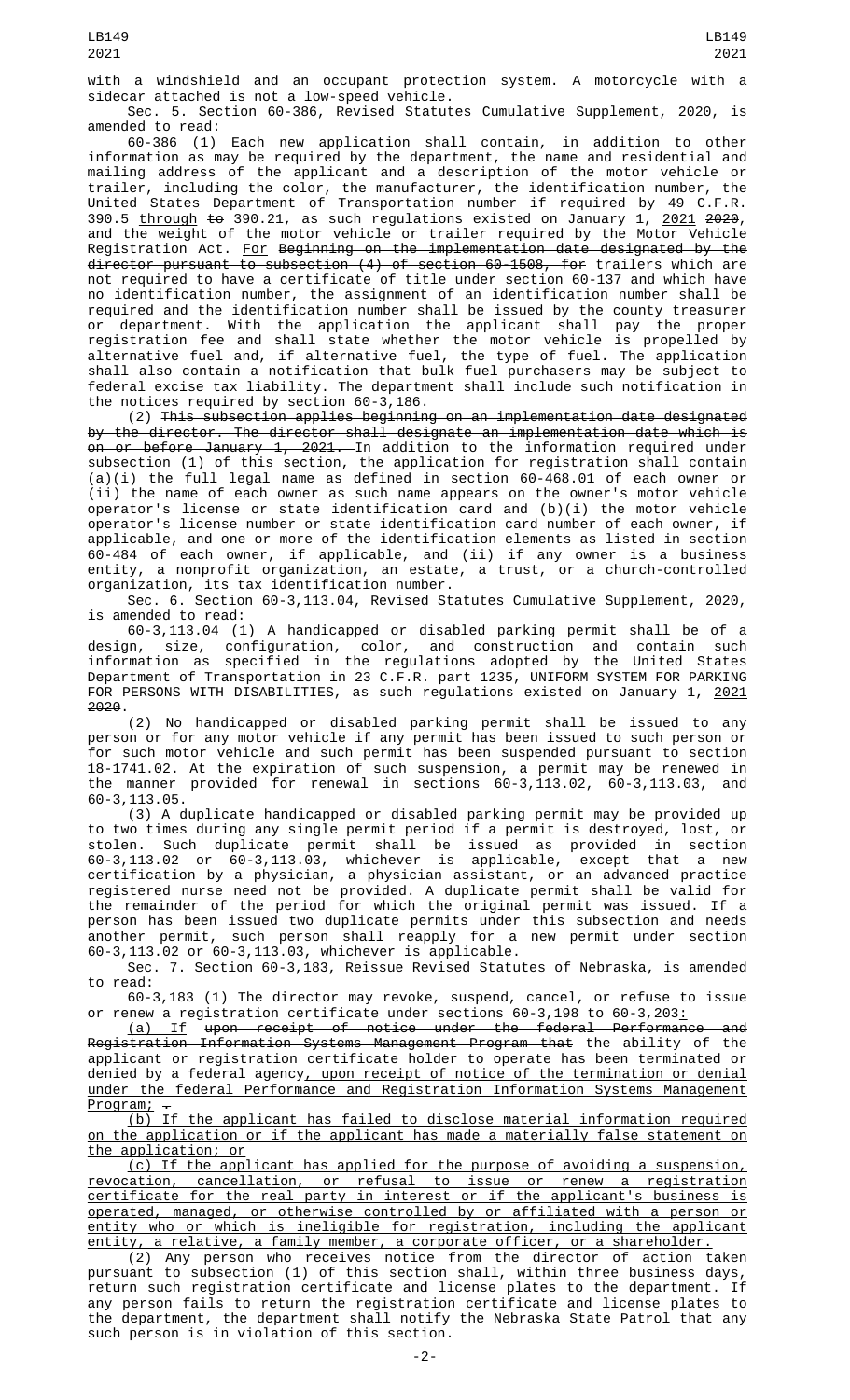Sec. 8. Section 60-3,193.01, Revised Statutes Cumulative Supplement, 2020, is amended to read:

60-3,193.01 For purposes of the Motor Vehicle Registration Act, the International Registration Plan is adopted and incorporated by reference as the plan existed on January 1, 2021 2020.

Sec. 9. Section 60-462.01, Revised Statutes Cumulative Supplement, 2020, is amended to read:

60-462.01 For purposes of the Motor Vehicle Operator's License Act, the following federal regulations are adopted as Nebraska law as they existed on January 1, 2021 2020:

The parts, subparts, and sections of Title 49 of the Code of Federal Regulations, as referenced in the Motor Vehicle Operator's License Act.

Sec. 10. Section 60-479.01, Revised Statutes Cumulative Supplement, 2020, is amended to read:

60-479.01 (1) All persons handling source documents or engaged in the issuance of new, renewed, or reissued operators' licenses or state identification cards shall have periodic fraudulent document recognition training.

(2) All persons and agents of the department involved in the recording of verified application information or verified operator's license and state identification card information, involved in the manufacture or production of licenses or cards, or who have the ability to affect information on such licenses or cards shall be subject to a criminal history record information check, including a check of prior employment references, and a lawful status check as required by 6 C.F.R. part 37, as such part existed on January 1, <u>2021</u> <del>2020</del>. Such persons and agents shall provide fingerprints which shall be submitted to the Federal Bureau of Investigation. The bureau shall use its records for the criminal history record information check.

(3) Upon receipt of a request pursuant to subsection (2) of this section, the Nebraska State Patrol shall undertake a search for criminal history record information relating to such applicant, including transmittal of the applicant's fingerprints to the Federal Bureau of Investigation for a national criminal history record information check. The criminal history record information check shall include information concerning the applicant from federal repositories of such information and repositories of such information in other states, if authorized by federal law. The Nebraska State Patrol shall issue a report to the employing public agency that shall include the criminal history record information concerning the applicant. The cost of any background check shall be borne by the employer of the person or agent.

(4) Any person convicted of any disqualifying offense as provided in 6 C.F.R. part 37, as such part existed on January 1, <u>2021</u> <del>2020</del>, shall not be involved in the recording of verified application information or verified operator's license and state identification card information, involved in the manufacture or production of licenses or cards, or involved in any capacity in which such person would have the ability to affect information on such licenses or cards. Any employee or prospective employee of the department shall be provided notice that he or she will undergo such criminal history record information check prior to employment or prior to any involvement with the issuance of operators' licenses or state identification cards.

Sec. 11. Section 60-4,111.01, Revised Statutes Cumulative Supplement, 2020, is amended to read:

60-4,111.01 (1) The Department of Motor Vehicles, the courts, or law enforcement agencies may store or compile information acquired from an operator's license or a state identification card for their statutorily authorized purposes.

(2) Except as otherwise provided in subsection (3) or (4) of this section, no person having use of or access to machine-readable information encoded on an operator's license or a state identification card shall compile, store, preserve, trade, sell, or share such information. Any person who trades, sells, or shares such information shall be guilty of a Class IV felony. Any person who compiles, stores, or preserves such information except as authorized in subsection (3) or (4) of this section shall be guilty of a Class IV felony.

(3)(a) For purposes of compliance with and enforcement of restrictions on the purchase of alcohol, lottery tickets, and tobacco products, a retailer who sells any of such items pursuant to a license issued or a contract under the applicable statutory provision may scan machine-readable information encoded on an operator's license or a state identification card presented for the purpose of such a sale. The retailer may store only the following information obtained from the license or card: Age and license or card identification number. The retailer shall post a sign at the point of sale of any of such items stating that the license or card will be scanned and that the age and identification number will be stored. The stored information may only be used by a law enforcement agency for purposes of enforcement of the restrictions on the purchase of alcohol, lottery tickets, and tobacco products and may not be shared with any other person or entity.

(b) For purposes of compliance with the provisions of sections 28-458 to 28-462, a seller who sells methamphetamine precursors pursuant to such sections may scan machine-readable information encoded on an operator's license or a state identification card presented for the purpose of such a sale. The seller may store only the following information obtained from the license or card: Name, age, address, type of identification presented by the customer, the governmental entity that issued the identification, and the number on the identification. The seller shall post a sign at the point of sale stating that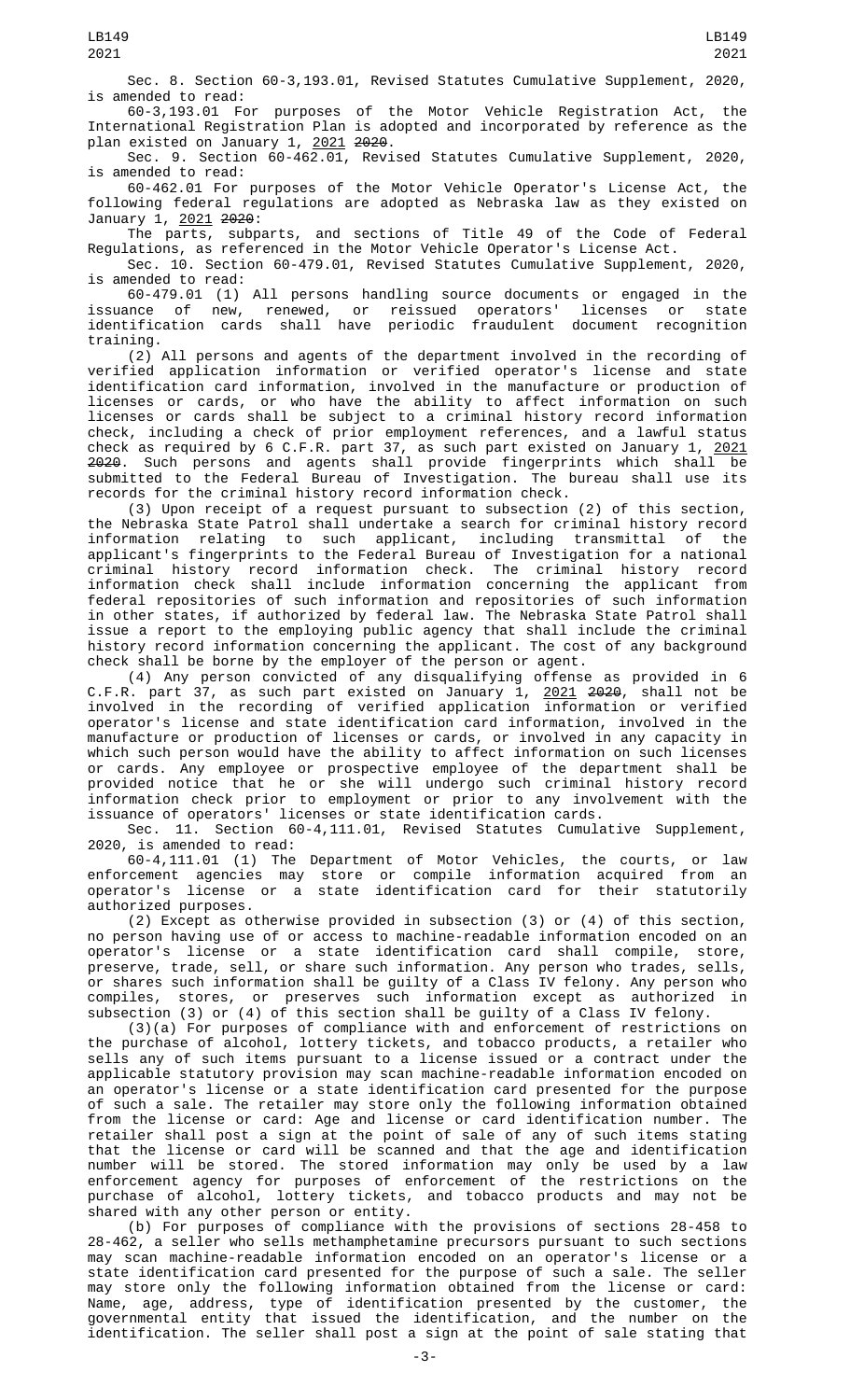(c) The retailer or seller shall utilize software that stores only the information allowed by this subsection. A programmer for computer software designed to store such information shall certify to the retailer that the software stores only the information allowed by this subsection. Intentional or grossly negligent programming by the programmer which allows for the storage of more than the age and identification number or wrongfully certifying the software shall be a Class IV felony.

(d) A retailer or seller who knowingly stores more information than authorized under this subsection from the operator's license or state identification card shall be guilty of a Class IV felony.

(e) Information scanned, compiled, stored, or preserved pursuant to subdivision (a) of this subsection may not be retained longer than eighteen months unless required by state or federal law.

(4) In order to approve a negotiable instrument, an electronic funds transfer, or a similar method of payment, a person having use of or access to machine-readable information encoded on an operator's license or a state identification card may:

(a) Scan, compile, store, or preserve such information in order to provide the information to a check services company subject to and in compliance with the federal Fair Credit Reporting Act, 15 U.S.C. 1681 et seq., as such act existed on January 1, <u>2021</u> <del>2020</del>, for the purpose of effecting, administering, or enforcing a transaction requested by the holder of the license or card or preventing fraud or other criminal activity; or

(b) Scan and store such information only as necessary to protect against or prevent actual or potential fraud, unauthorized transactions, claims, or other liability or to resolve a dispute or inquiry by the holder of the license or card.

(5) Except as provided in subdivision (4)(a) of this section, information scanned, compiled, stored, or preserved pursuant to this section may not be traded or sold to or shared with a third party; used for any marketing or sales purpose by any person, including the retailer who obtained the information; or, unless pursuant to a court order, reported to or shared with any third party. A person who violates this subsection shall be guilty of a Class IV felony.

Sec. 12. Section 60-4,132, Revised Statutes Cumulative Supplement, 2020, is amended to read:

60-4,132 The purposes of sections 60-462.01, 60-4,133, and 60-4,137 to 60-4,172 are to implement the requirements mandated by the federal Commercial Motor Vehicle Safety Act of 1986, 49 U.S.C. 31100 et seq., the federal Motor Carrier Safety Improvement Act of 1999, Public Law 106-159, 49 U.S.C. 101 et <u>seq., s</u>ection 1012 of the federal Uniting and Strengthening America by Providing Appropriate Tools Required to Intercept and Obstruct Terrorism Act of 2001, USA PATRIOT Act, 49 U.S.C. 5103a, and federal regulations as such acts and regulations existed on January 1, <u>2021</u> <del>2020</del>, and to reduce or prevent commercial motor vehicle accidents, fatalities, and injuries by: (1) Permitting drivers to hold only one operator's license; (2) disqualifying drivers for specified offenses and serious traffic violations; and (3) strengthening licensing and testing standards.

Sec. 13. Section 60-4,134, Revised Statutes Cumulative Supplement, 2020, is amended to read:

60-4,134 In conformance with section 7208 of the federal Fixing America's Surface Transportation Act and 49 C.F.R. 383.3(i), as such section and regulation existed on January 1, 2021 2020, no hazardous materials endorsement authorizing the holder of a Class A commercial driver's license to operate a commercial motor vehicle transporting diesel fuel shall be required if such driver is (1) operating within the state and acting within the scope of his or her employment as an employee of a custom harvester operation, an agrichemical business, a farm retail outlet and supplier, or a livestock feeder and (2) operating a service vehicle that is (a) transporting diesel in a quantity of one thousand gallons or less and (b) clearly marked with a flammable or combustible placard, as appropriate.

Sec. 14. Section 60-4,147.02, Revised Statutes Cumulative Supplement, 2020, is amended to read:

60-4,147.02 No endorsement authorizing the driver to operate a commercial motor vehicle transporting hazardous materials shall be issued, renewed, or transferred by the Department of Motor Vehicles unless the endorsement is issued, renewed, or transferred in conformance with the requirements of section 1012 of the federal Uniting and Strengthening America by Providing Appropriate Tools Required to Intercept and Obstruct Terrorism Act of 2001, USA PATRIOT Act, 49 U.S.C. 5103a, including all amendments and federal regulations adopted pursuant thereto as of January 1, <u>2021</u> <del>2020</del>, for the issuance of licenses to operate commercial motor vehicles transporting hazardous materials.

Sec. 15. Section 60-4,168, Revised Statutes Cumulative Supplement, 2020, is amended to read:

60-4,168 (1) Except as provided in subsections (2) and (3) of this section, a person shall be disqualified from operating a commercial motor vehicle for one year upon his or her first conviction, after April 1, 1992, in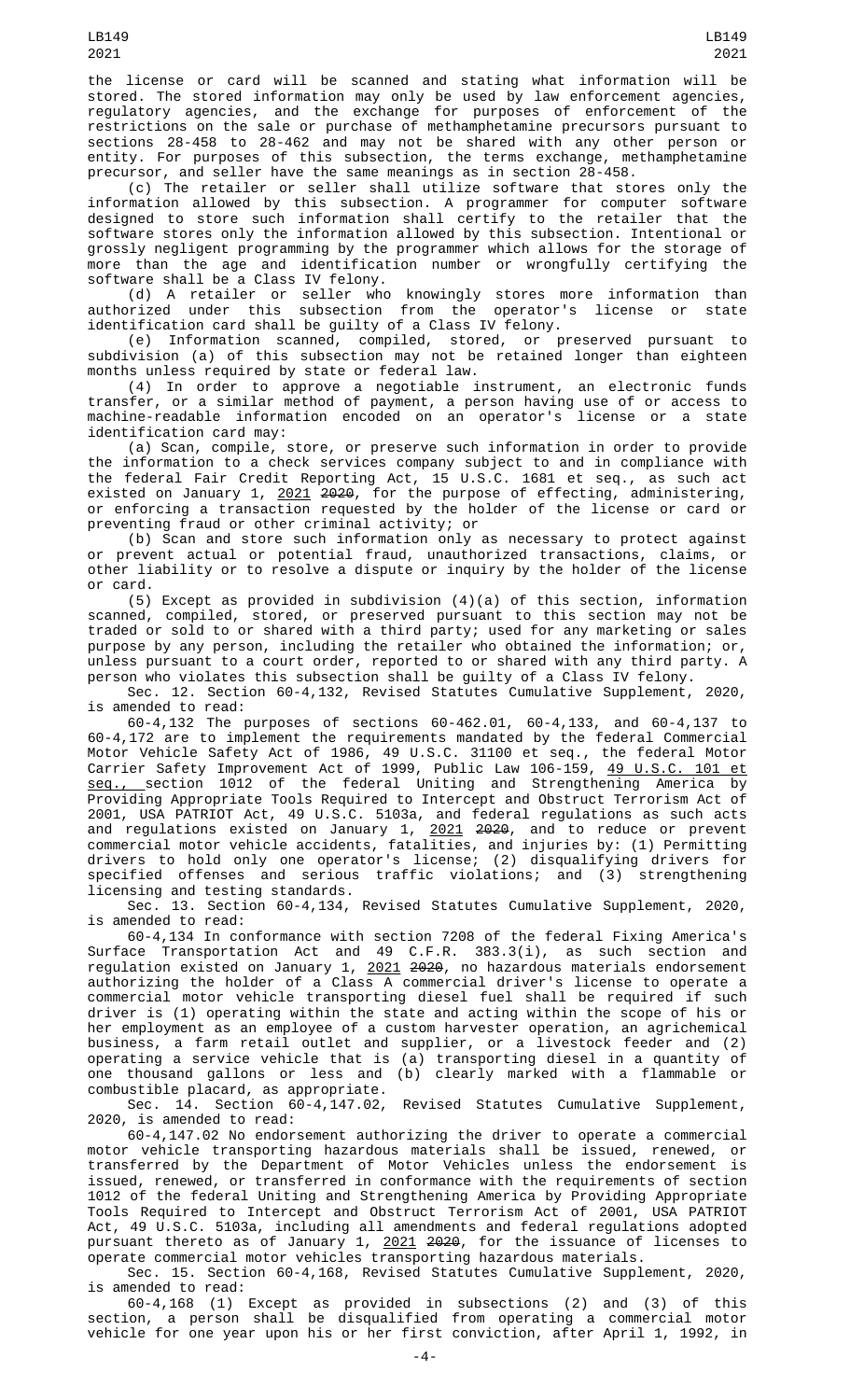(a) Operating a commercial motor vehicle in violation of section 60-6,196 or 60-6,197 or under the influence of a controlled substance or, beginning September 30, 2005, operating any motor vehicle in violation of section 60-6,196 or 60-6,197 or under the influence of a controlled substance;

(b) Operating a commercial motor vehicle in violation of section 60-4,163 or 60-4,164;

(c) Leaving the scene of an accident involving a commercial motor vehicle operated by the person or, beginning September 30, 2005, leaving the scene of an accident involving any motor vehicle operated by the person;

(d) Using a commercial motor vehicle in the commission of a felony other than a felony described in subdivision (3)(b) of this section or, beginning September 30, 2005, using any motor vehicle in the commission of a felony other than a felony described in subdivision (3)(b) of this section;

(e) Beginning September 30, 2005, operating a commercial motor vehicle after his or her commercial driver's license has been suspended, revoked, or canceled or the driver is disqualified from operating a commercial motor vehicle; or

(f) Beginning September 30, 2005, causing a fatality through the negligent or criminal operation of a commercial motor vehicle.

(2) Except as provided in subsection (3) of this section, if any of the offenses described in subsection (1) of this section occurred while a person was transporting hazardous material in a commercial motor vehicle which required placarding pursuant to section 75-364, the person shall, upon conviction or administrative determination, be disqualified from operating a commercial motor vehicle for three years.

(3) A person shall be disqualified from operating a commercial motor vehicle for life if, after April 1, 1992, he or she:

(a) Is convicted of or administratively determined to have committed a second or subsequent violation of any of the offenses described in subsection (1) of this section or any combination of those offenses arising from two or more separate incidents;

(b) Beginning September 30, 2005, used a commercial motor vehicle in the commission of a felony involving the manufacturing, distributing, or dispensing of a controlled substance; or

(c) Used a commercial motor vehicle in the commission of a felony involving an act or practice of severe forms of trafficking in persons, as defined and described in 22 U.S.C. 7102(11), as such section existed on January 1, 2021 2020.

 $\overline{(4)}$ (a) A person is disqualified from operating a commercial motor vehicle for a period of not less than sixty days if he or she is convicted in this or any other state of two serious traffic violations, or not less than one hundred twenty days if he or she is convicted in this or any other state of three serious traffic violations, arising from separate incidents occurring within a three-year period while operating a commercial motor vehicle.

(b) A person is disqualified from operating a commercial motor vehicle for a period of not less than sixty days if he or she is convicted in this or any other state of two serious traffic violations, or not less than one hundred twenty days if he or she is convicted in this or any other state of three serious traffic violations, arising from separate incidents occurring within a three-year period while operating a motor vehicle other than a commercial motor vehicle if the convictions have resulted in the revocation, cancellation, or suspension of the person's operator's license or driving privileges.

(5)(a) A person who is convicted of operating a commercial motor vehicle in violation of a federal, state, or local law or regulation pertaining to one of the following six offenses at a highway-rail grade crossing shall be disqualified for the period of time specified in subdivision (5)(b) of this section:

(i) For drivers who are not required to always stop, failing to slow down and check that the tracks are clear of an approaching train;

(ii) For drivers who are not required to always stop, failing to stop before reaching the crossing, if the tracks are not clear;

(iii) For drivers who are always required to stop, failing to stop before driving onto the crossing;

(iv) For all drivers, failing to have sufficient space to drive completely through the crossing without stopping;

(v) For all drivers, failing to obey a traffic control device or the directions of an enforcement official at the crossing; or<br>(vi) For all drivers, failing to negotiate a

failing to negotiate a crossing because of insufficient undercarriage clearance.

(b)(i) A person shall be disqualified for not less than sixty days if the person is convicted of a first violation described in this subsection.

(ii) A person shall be disqualified for not less than one hundred twenty days if, during any three-year period, the person is convicted of a second violation described in this subsection in separate incidents.

(iii) A person shall be disqualified for not less than one year if, during any three-year period, the person is convicted of a third or subsequent violation described in this subsection in separate incidents.

(6) A person shall be disqualified from operating a commercial motor vehicle for at least one year if, on or after July 8, 2015, the person has been convicted of fraud related to the issuance of his or her CLP-commercial learner's permit or commercial driver's license.

(7) If the department receives credible information that a CLP-commercial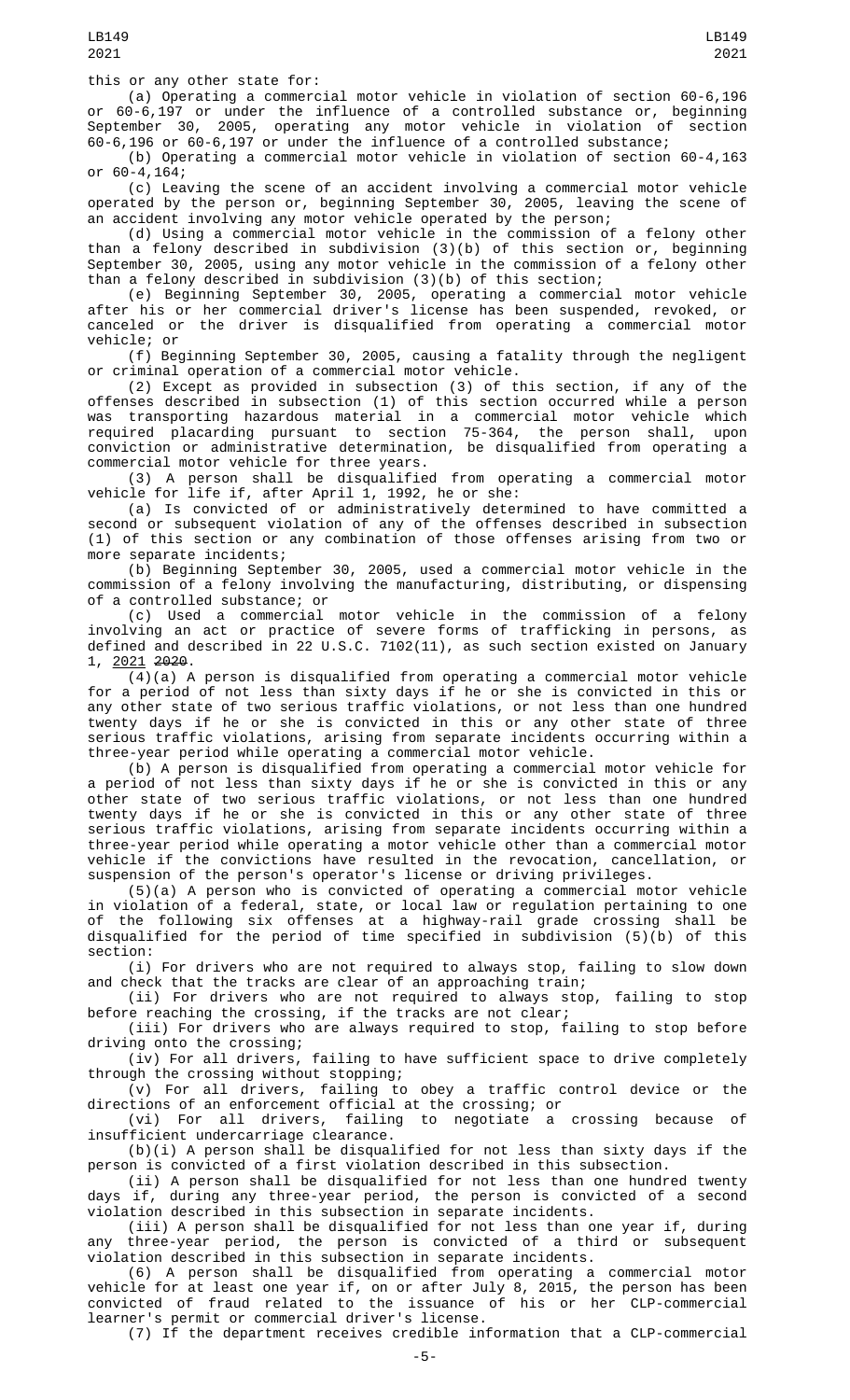LB149

but has not been convicted, on or after July 8, 2015, of fraud related to the issuance of his or her CLP-commercial learner's permit or commercial driver's license, the department must require the driver to retake the skills and knowledge tests. Within thirty days after receiving notification from the department that retesting is necessary, the affected CLP-commercial learner's permit holder or commercial driver's license holder must make an appointment or otherwise schedule to take the next available test. If the CLP-commercial learner's permit holder or commercial driver's license holder fails to make an appointment within thirty days, the department must disqualify his or her CLPcommercial learner's permit or commercial driver's license. If the driver fails either the knowledge or skills test or does not take the test, the department must disqualify his or her CLP-commercial learner's permit or commercial driver's license. If the holder of a CLP-commercial learner's permit or commercial driver's license has had his or her CLP-commercial learner's permit or commercial driver's license disqualified, he or she must reapply for a CLPcommercial learner's permit or commercial driver's license under department procedures applicable to all applicants for a CLP-commercial learner's permit or commercial driver's license.

(8) For purposes of this section, controlled substance has the same meaning as in section 28-401.

(9) For purposes of this section, conviction means an unvacated adjudication of guilt, or a determination that a person has violated or failed to comply with the law, in a court of original jurisdiction or by an authorized administrative tribunal, an unvacated forfeiture of bail or collateral deposited to secure the person's appearance in court, a plea of guilty or nolo contendere accepted by the court, the payment of a fine or court costs, or a violation of a condition of release without bail, regardless of whether or not the penalty is rebated, suspended, or probated.

(10) For purposes of this section, serious traffic violation means:

(a) Speeding at or in excess of fifteen miles per hour over the legally posted speed limit;

(b) Willful reckless driving as described in section 60-6,214 or reckless driving as described in section  $60-6$ , 213;

(c) Improper lane change as described in section 60-6,139;

(d) Following the vehicle ahead too closely as described in section 60-6,140;

(e) A violation of any law or ordinance related to motor vehicle traffic<br>control, other than parking violations or overweight or vehicle defect other than parking violations or overweight or vehicle violations, arising in connection with an accident or collision resulting in death to any person;

(f) Beginning September 30, 2005, operating a commercial motor vehicle without a commercial driver's license;

(g) Beginning September 30, 2005, operating a commercial motor vehicle without a commercial driver's license in the operator's possession;

(h) Beginning September 30, 2005, operating a commercial motor vehicle without the proper class of commercial driver's license and any endorsements, if required, for the specific vehicle group being operated or for the passengers or type of cargo being transported on the vehicle;

(i) Beginning October 27, 2013, texting while driving as described in section 60-6,179.02; and

(j) Using a handheld mobile telephone as described in section 60-6,179.02.

(11) Each period of disqualification imposed under this section shall be served consecutively and separately.

Sec. 16. Section 60-501, Revised Statutes Cumulative Supplement, 2020, is amended to read:

60-501 For purposes of the Motor Vehicle Safety Responsibility Act, unless the context otherwise requires:

(1) Department means Department of Motor Vehicles;

(2) Former military vehicle means a motor vehicle that was manufactured for use in any country's military forces and is maintained to accurately represent its military design and markings, regardless of the vehicle's size or weight, but is no longer used, or never was used, by a military force;

(3) Golf car vehicle means a vehicle that has at least four wheels, has a maximum level ground speed of less than twenty miles per hour, has a maximum payload capacity of one thousand two hundred pounds, has a maximum gross vehicle weight of two thousand five hundred pounds, has a maximum passenger capacity of not more than four persons, and is designed and manufactured for operation on a golf course for sporting and recreational purposes;

(4) Judgment means any judgment which shall have become final by the expiration of the time within which an appeal might have been perfected without being appealed, or by final affirmation on appeal, rendered by a court of competent jurisdiction of any state or of the United States, (a) upon a cause of action arising out of the ownership, maintenance, or use of any motor vehicle for damages, including damages for care and loss of services, because of bodily injury to or death of any person or for damages because of injury to or destruction of property, including the loss of use thereof, or (b) upon a cause of action on an agreement of settlement for such damages;

(5) License means any license issued to any person under the laws of this state pertaining to operation of a motor vehicle within this state;

(6) Low-speed vehicle means a (a) four-wheeled motor vehicle (i) whose speed attainable in one mile is more than twenty miles per hour and not more than twenty-five miles per hour on a paved, level surface, (ii) whose gross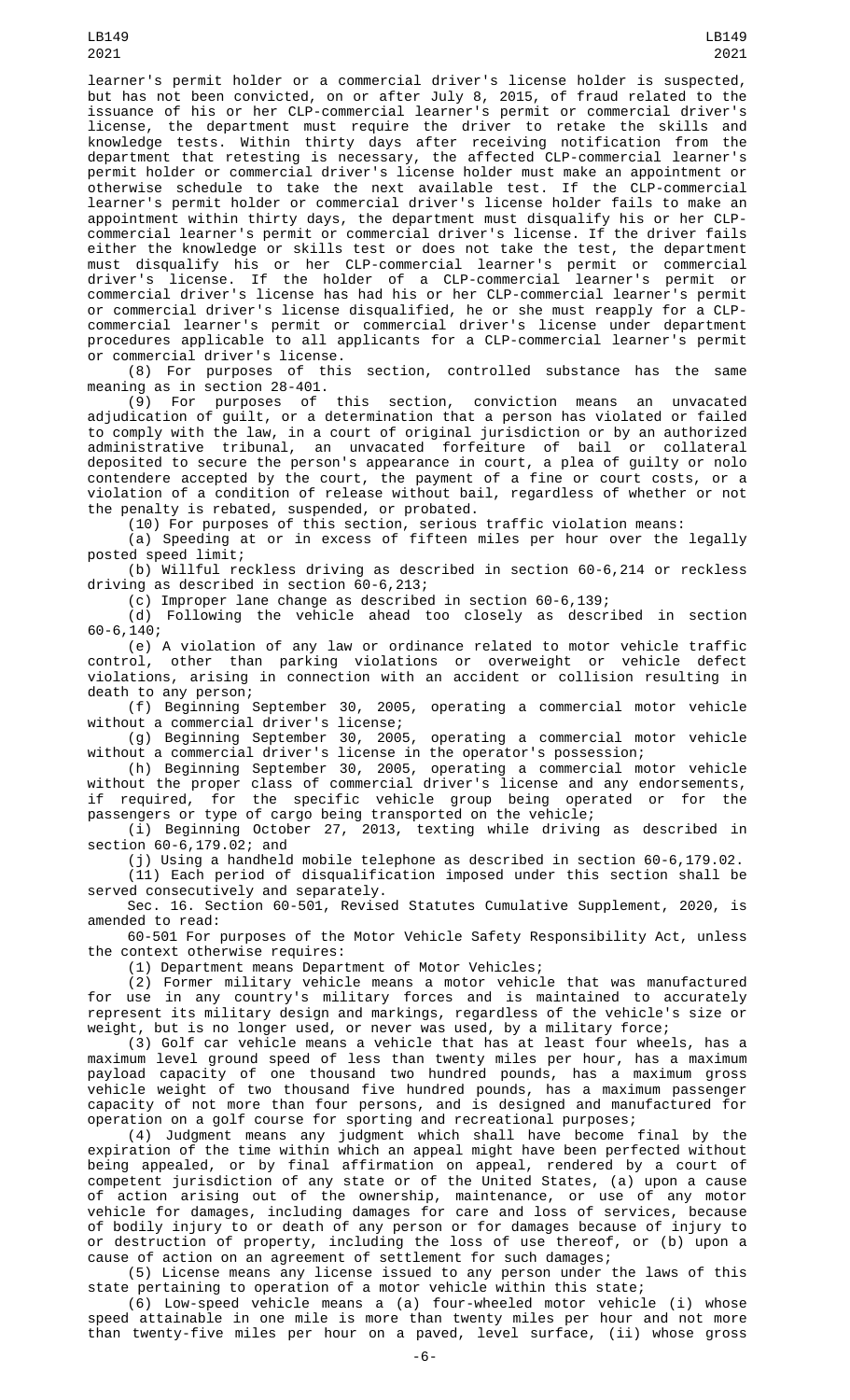vehicle weight rating is less than three thousand pounds, and (iii) that complies with 49 C.F.R. part 571, as such part existed on January 1, 2021 2020, or (b) three-wheeled motor vehicle (i) whose maximum speed attainable is not more than twenty-five miles per hour on a paved, level surface, (ii) whose gross vehicle weight rating is less than three thousand pounds, and (iii) which is equipped with a windshield and an occupant protection system. A motorcycle with a sidecar attached is not a low-speed vehicle;

(7) Minitruck means a foreign-manufactured import vehicle or domesticmanufactured vehicle which (a) is powered by an internal combustion engine with a piston or rotor displacement of one thousand five hundred cubic centimeters or less, (b) is sixty-seven inches or less in width, (c) has a dry weight of four thousand two hundred pounds or less, (d) travels on four or more tires, (e) has a top speed of approximately fifty-five miles per hour, (f) is equipped with a bed or compartment for hauling, (g) has an enclosed passenger cab, (h) is equipped with headlights, taillights, turnsignals, windshield wipers, a rearview mirror, and an occupant protection system, and (i) has a four-speed, five-speed, or automatic transmission;

(8) Motor vehicle means any self-propelled vehicle which is designed for use upon a highway, including trailers designed for use with such vehicles, minitrucks, and low-speed vehicles. Motor vehicle includes a former military vehicle. Motor vehicle does not include (a) mopeds as defined in section 60-637, (b) traction engines, (c) road rollers, (d) farm tractors, (e) tractor cranes, (f) power shovels, (g) well drillers, (h) every vehicle which is propelled by electric power obtained from overhead wires but not operated upon rails, (i) electric personal assistive mobility devices as defined in section 60-618.02, (j) off-road designed vehicles, including, but not limited to, golf car vehicles, go-carts, riding lawnmowers, garden tractors, all-terrain vehicles and utility-type vehicles as defined in section 60-6,355, minibikes as defined in section 60-636, and snowmobiles as defined in section 60-663, and (k) bicycles as defined in section 60-611;

(9) Nonresident means every person who is not a resident of this state;

(10) Nonresident's operating privilege means the privilege conferred upon a nonresident by the laws of this state pertaining to the operation by him or her of a motor vehicle or the use of a motor vehicle owned by him or her in this state;

(11) Operator means every person who is in actual physical control of a motor vehicle;

(12) Owner means a person who holds the legal title of a motor vehicle, or in the event (a) a motor vehicle is the subject of an agreement for the conditional sale or lease thereof with the right of purchase upon performance of the conditions stated in the agreement and with an immediate right of possession vested in the conditional vendee or lessee or (b) a mortgagor of a vehicle is entitled to possession, then such conditional vendee or lessee or mortgagor shall be deemed the owner for the purposes of the act;

(13) Person means every natural person, firm, partnership, limited liability company, association, or corporation;

(14) Proof of financial responsibility means evidence of ability to respond in damages for liability, on account of accidents occurring subsequent to the effective date of such proof, arising out of the ownership, maintenance, or use of a motor vehicle, (a) in the amount of twenty-five thousand dollars because of bodily injury to or death of one person in any one accident, (b) subject to such limit for one person, in the amount of fifty thousand dollars because of bodily injury to or death of two or more persons in any one accident, and (c) in the amount of twenty-five thousand dollars because of injury to or destruction of property of others in any one accident;

(15) Registration means registration certificate or certificates and registration plates issued under the laws of this state pertaining to the registration of motor vehicles;

(16) State means any state, territory, or possession of the United States, the District of Columbia, or any province of the Dominion of Canada; and

(17) The forfeiture of bail, not vacated, or of collateral deposited to secure an appearance for trial shall be regarded as equivalent to conviction of the offense charged.

Sec. 17. Section 60-628.01, Revised Statutes Cumulative Supplement, 2020, is amended to read:

60-628.01 Low-speed vehicle means a (1) four-wheeled motor vehicle (a) whose speed attainable in one mile is more than twenty miles per hour and not more than twenty-five miles per hour on a paved, level surface, (b) whose gross vehicle weight rating is less than three thousand pounds, and (c) that complies with 49 C.F.R. part 571, as such part existed on January 1, <u>2021</u> <del>2020</del>, or (2) three-wheeled motor vehicle (a) whose maximum speed attainable is not more than twenty-five miles per hour on a paved, level surface, (b) whose gross vehicle weight rating is less than three thousand pounds, and (c) which is equipped with a windshield and an occupant protection system. A motorcycle with a sidecar attached is not a low-speed vehicle.

Sec. 18. Section 60-6,265, Revised Statutes Cumulative Supplement, 2020, is amended to read:

60-6,265 For purposes of sections 60-6,266 to 60-6,273:

(1) Occupant protection system means a system utilizing a lap belt, a shoulder belt, or any combination of belts installed in a motor vehicle which (a) restrains drivers and passengers and (b) conforms to Federal Motor Vehicle Safety Standards, 49 C.F.R. 571.207, 571.208, 571.209, and 571.210, as such standards existed on January 1, <u>2021</u> <del>2020</del>, or, as a minimum standard, to the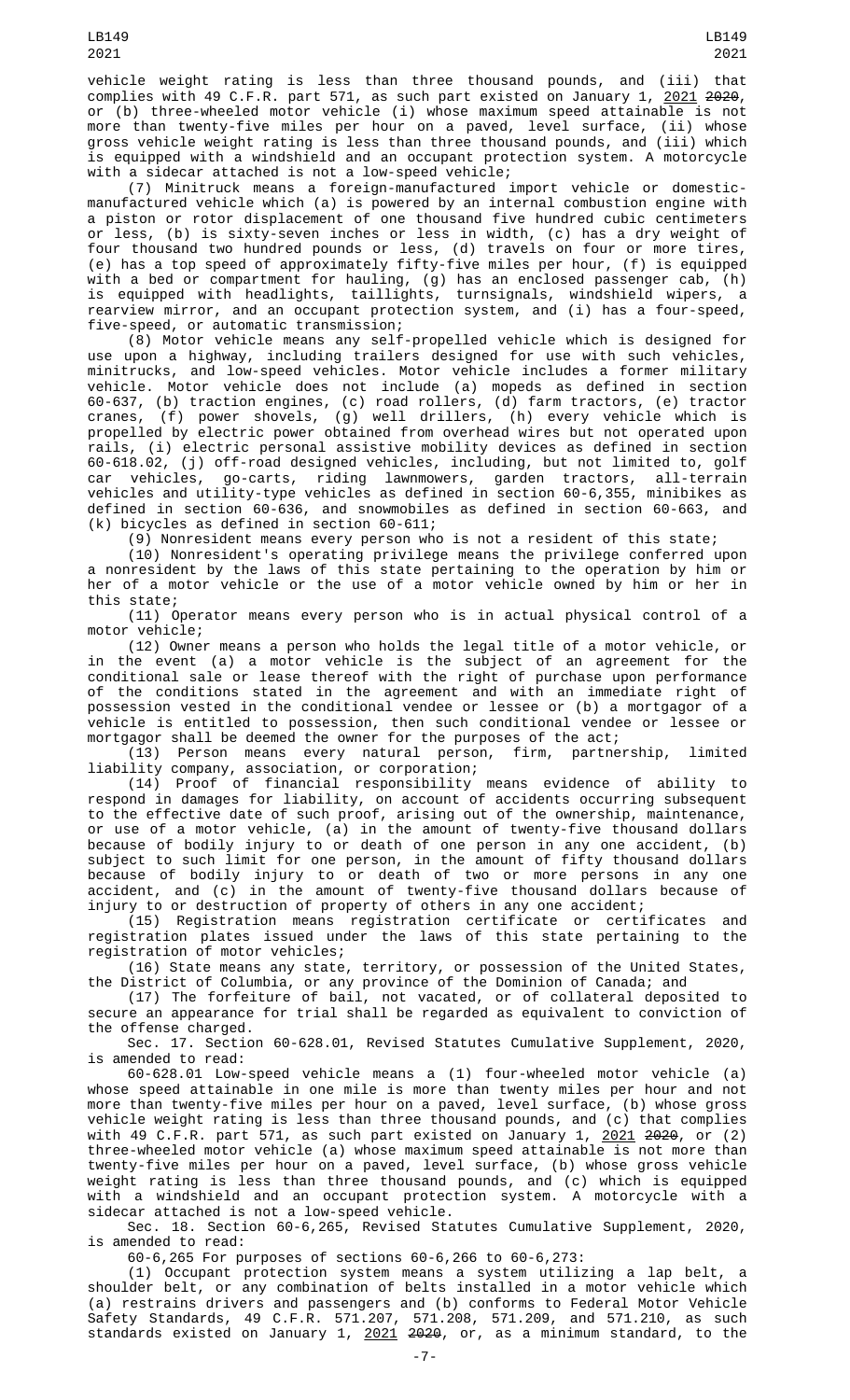(2) Three-point safety belt system means a system utilizing a combination of a lap belt and a shoulder belt installed in a motor vehicle which restrains drivers and passengers.

Sec. 19. Section 60-2705, Revised Statutes Cumulative Supplement, 2020, is amended to read:

60-2705 The Director of Motor Vehicles shall adopt standards for an informal dispute settlement procedure which substantially comply with the provisions of 16 C.F.R. part 703, as such part existed on January 1, <u>2021</u> <del>2020</del>.

If a manufacturer has established or participates in a dispute settlement procedure certified by the Director of Motor Vehicles within the guidelines of such standards, the provisions of section 60-2703 concerning refunds or replacement shall not apply to any consumer who has not first resorted to such a procedure.

Sec. 20. Section 60-2909.01, Revised Statutes Cumulative Supplement, 2020, is amended to read:

60-2909.01 The department and any officer, employee, agent, or contractor of the department having custody of a motor vehicle record shall, upon the verification of identity and purpose of a requester, disclose and make available the requested motor vehicle record, including the sensitive personal information in the record, other than the social security number, for the following purposes:

(1) For use by any federal, state, or local governmental agency, including any court or law enforcement agency, in carrying out the agency's functions or by a private person or entity acting on behalf of a governmental agency in carrying out the agency's functions;

(2) For use in connection with any civil, criminal, administrative, or arbitral proceeding in any federal, state, or local court or governmental agency or before any self-regulatory body, including service of process, investigation in anticipation of litigation, and execution or enforcement of judgments and orders, or pursuant to an order of a federal, state, or local court, an administrative agency, or a self-regulatory body;

(3) For use by any insurer or insurance support organization, or by a self-insured entity, or its agents, employees, or contractors, in connection with claims investigation activities, anti-fraud activities, rating, or underwriting;

(4) For use by an employer or the employer's agent or insurer to obtain or verify information relating to a holder of a commercial driver's license or CLP-commercial learner's permit that is required under the Commercial Motor Vehicle Safety Act of 1986, 49 U.S.C. 31301 et seq., as such act existed on January 1, 2021 2020, or pursuant to sections 60-4,132 and 60-4,141; and

(5) For use by employers of a holder of a commercial driver's license or CLP-commercial learner's permit and by the Commercial Driver License Information System as provided in section 60-4,144.02 and 49 C.F.R. 383.73, as such regulation existed on January 1, 2021 2020.

Sec. 21. Section 75-363, Revised Statutes Cumulative Supplement, 2020, is amended to read:

75-363 (1) The parts, subparts, and sections of Title 49 of the Code of Federal Regulations listed below, as modified in this section, or any other parts, subparts, and sections referred to by such parts, subparts, and sections, in existence and effective as of January 1, <u>2021</u> <del>2020</del>, are adopted as Nebraska law.

(2) Except as otherwise provided in this section, the regulations shall be applicable to:

(a) All motor carriers, drivers, and vehicles to which the federal regulations apply; and

(b) All motor carriers transporting persons or property in intrastate commerce to include:

(i) All vehicles of such motor carriers with a gross vehicle weight rating, gross combination weight rating, gross vehicle weight, or gross combination weight over ten thousand pounds;

(ii) All vehicles of such motor carriers designed or used to transport more than eight passengers, including the driver, for compensation, or designed or used to transport more than fifteen passengers, including the driver, and not used to transport passengers for compensation;

(iii) All vehicles of such motor carriers transporting hazardous materials required to be placarded pursuant to section 75-364; and

(iv) All drivers of such motor carriers if the drivers are operating a commercial motor vehicle as defined in section 60-465 which requires a commercial driver's license.

(3) The Legislature hereby adopts, as modified in this section, the following parts of Title 49 of the Code of Federal Regulations:

(a) Part 382 - CONTROLLED SUBSTANCES AND ALCOHOL USE AND TESTING;

(b) Part 385 - SAFETY FITNESS PROCEDURES;

(c) Part 386 - RULES OF PRACTICE FOR FMCSA PROCEEDINGS;

(d) Part 387 - MINIMUM LEVELS OF FINANCIAL RESPONSIBILITY FOR MOTOR CARRIERS;

(e) Part 390 - FEDERAL MOTOR CARRIER SAFETY REGULATIONS; GENERAL;

(f) Part 391 - QUALIFICATIONS OF DRIVERS AND LONGER COMBINATION VEHICLE (LCV) DRIVER INSTRUCTORS;

(g) Part 392 - DRIVING OF COMMERCIAL MOTOR VEHICLES;

(h) Part 393 - PARTS AND ACCESSORIES NECESSARY FOR SAFE OPERATION;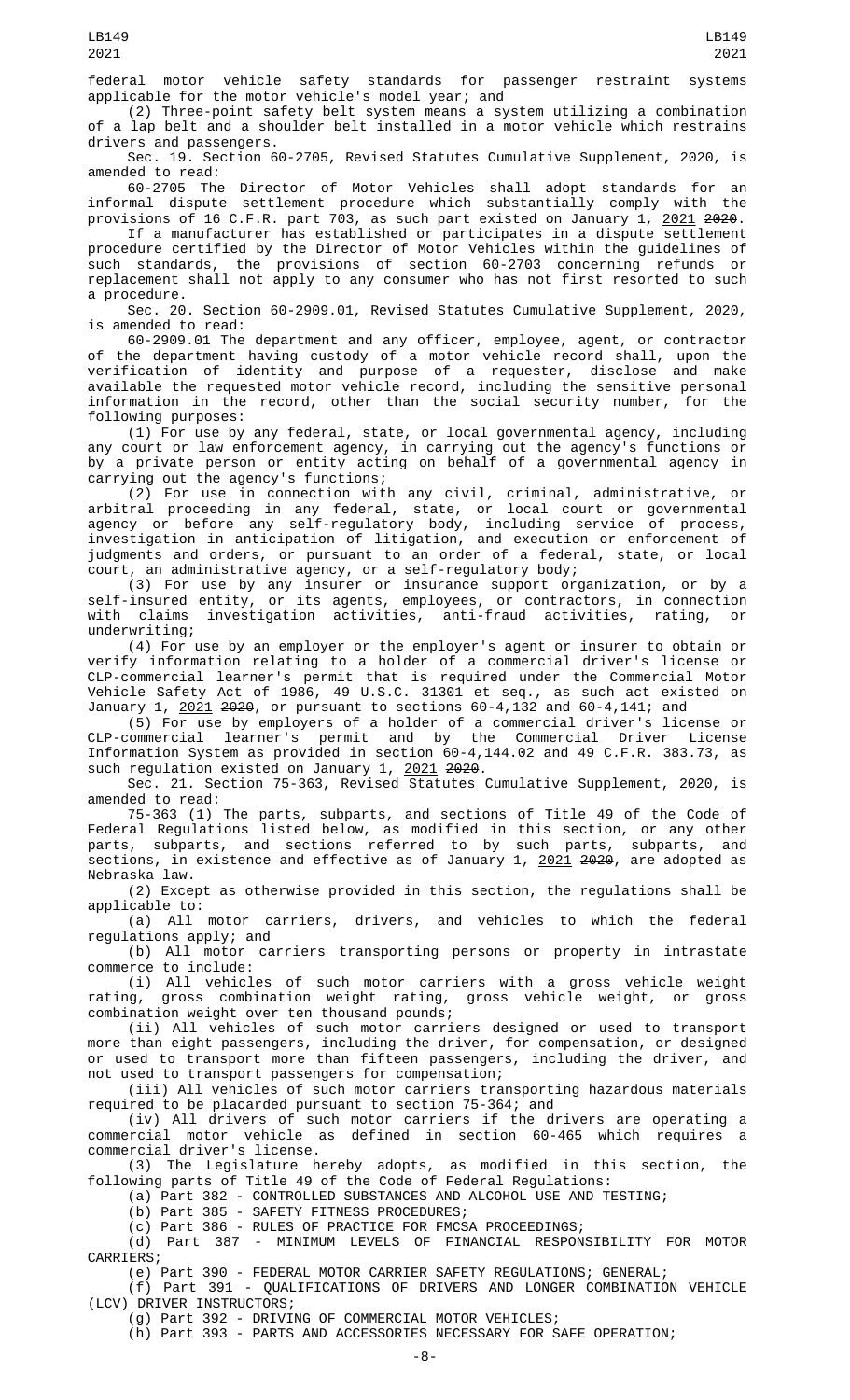(i) Part 395 - HOURS OF SERVICE OF DRIVERS;

(j) Part 396 - INSPECTION, REPAIR, AND MAINTENANCE;

(k) Part 397 - TRANSPORTATION OF HAZARDOUS MATERIALS; DRIVING AND PARKING RULES; and

(l) Part 398 - TRANSPORTATION OF MIGRANT WORKERS.

(4) The provisions of subpart E - Physical Qualifications And Examinations of 49 C.F.R. part 391 - QUALIFICATIONS OF DRIVERS AND LONGER COMBINATION VEHICLE (LCV) DRIVER INSTRUCTORS shall not apply to any driver subject to this section who: (a) Operates a commercial motor vehicle exclusively in intrastate commerce; and (b) holds, or has held, a commercial driver's license issued by this state prior to July 30, 1996.

(5) The regulations adopted in subsection (3) of this section shall not apply to farm trucks registered pursuant to section 60-3,146 with a gross weight of sixteen tons or less. The following parts and sections of 49 C.F.R. chapter III shall not apply to drivers of farm trucks registered pursuant to section 60-3,146 and operated solely in intrastate commerce:

(a) All of part 391;

(b) Section 395.8 of part 395; and

 $(c)$  Section 396.11 of part 396.

(6) The following parts and subparts of 49 C.F.R. chapter III shall not apply to the operation of covered farm vehicles:

(a) Part 382 - CONTROLLED SUBSTANCES AND ALCOHOL USE AND TESTING;

(b) Part 391, subpart E - Physical Qualifications and Examinations;

(c) Part 395 - HOURS OF SERVICE OF DRIVERS; and

(d) Part 396 - INSPECTION, REPAIR, AND MAINTENANCE.

(7) Part 393 - PARTS AND ACCESSORIES NECESSARY FOR SAFE OPERATION and Part 396 - INSPECTION, REPAIR, AND MAINTENANCE shall not apply to fertilizer and agricultural chemical application and distribution equipment transported in units with a capacity of three thousand five hundred gallons or less.

(8) For purposes of this section, intrastate motor carriers shall not include any motor carrier or driver excepted from 49 C.F.R. chapter III by section 390.3(f) of part 390.

(9)(a) Part 395 - HOURS OF SERVICE OF DRIVERS shall apply to motor carriers and drivers who engage in intrastate commerce as defined in section 75-362, except that no motor carrier who engages in intrastate commerce shall permit or require any driver used by it to drive nor shall any driver drive:<br>(i) More than twelve hours following ten consecutive hours off duty; or

(i) More than twelve hours following ten consecutive hours off duty; or

(ii) For any period after having been on duty sixteen hours following ten consecutive hours off duty.

(b) No motor carrier who engages in intrastate commerce shall permit or require a driver of a commercial motor vehicle, regardless of the number of motor carriers using the driver's services, to drive, nor shall any driver of a commercial motor vehicle drive, for any period after:

(i) Having been on duty seventy hours in any seven consecutive days if the employing motor carrier does not operate every day of the week; or

(ii) Having been on duty eighty hours in any period of eight consecutive days if the employing motor carrier operates motor vehicles every day of the week.

(10) Part 395 - HOURS OF SERVICE OF DRIVERS, as adopted in subsections (3) and (9) of this section, shall not apply to drivers transporting agricultural commodities or farm supplies for agricultural purposes during planting and harvesting season when:

(a) The transportation of such agricultural commodities is from the source of the commodities to a location within a one-hundred-fifty-air-mile radius of the source of the commodities;

(b) The transportation of such farm supplies is from a wholesale or retail distribution point of the farm supplies to a farm or other location where the farm supplies are intended to be used which is within a one-hundred-fifty-airmile radius of the wholesale or retail distribution point; or

(c) The transportation of such farm supplies is from a wholesale distribution point of the farm supplies to a retail distribution point of the farm supplies which is within a one-hundred-fifty-air-mile radius of the wholesale distribution point.

(11) 49 C.F.R. 390.21 - Marking of self-propelled CMVs and intermodal equipment shall not apply to farm trucks and farm truck-tractors registered pursuant to section 60-3,146 and operated solely in intrastate commerce.

(12) 49 C.F.R. 392.9a - Operating authority shall not apply to Nebraska motor carriers operating commercial motor vehicles solely in intrastate commerce.

(13) No motor carrier shall permit or require a driver of a commercial motor vehicle to violate, and no driver of a commercial motor vehicle shall violate, any out-of-service order.

Sec. 22. Section 75-364, Revised Statutes Cumulative Supplement, 2020, is amended to read:

75-364 The parts, subparts, and sections of Title 49 of the Code of Federal Regulations listed below, or any other parts, subparts, and sections referred to by such parts, subparts, and sections, in existence and effective as of January 1, <u>2021</u> <del>2020</del>, are adopted as part of Nebraska law and shall be applicable to all motor carriers whether engaged in interstate or intrastate commerce, drivers of such motor carriers, and vehicles of such motor carriers:

(1) Part 107 - HAZARDOUS MATERIALS PROGRAM PROCEDURES, subpart F - Registration of Cargo Tank and Cargo Tank Motor Vehicle Manufacturers, Assemblers, Repairers, Inspectors, Testers, and Design Certifying Engineers;